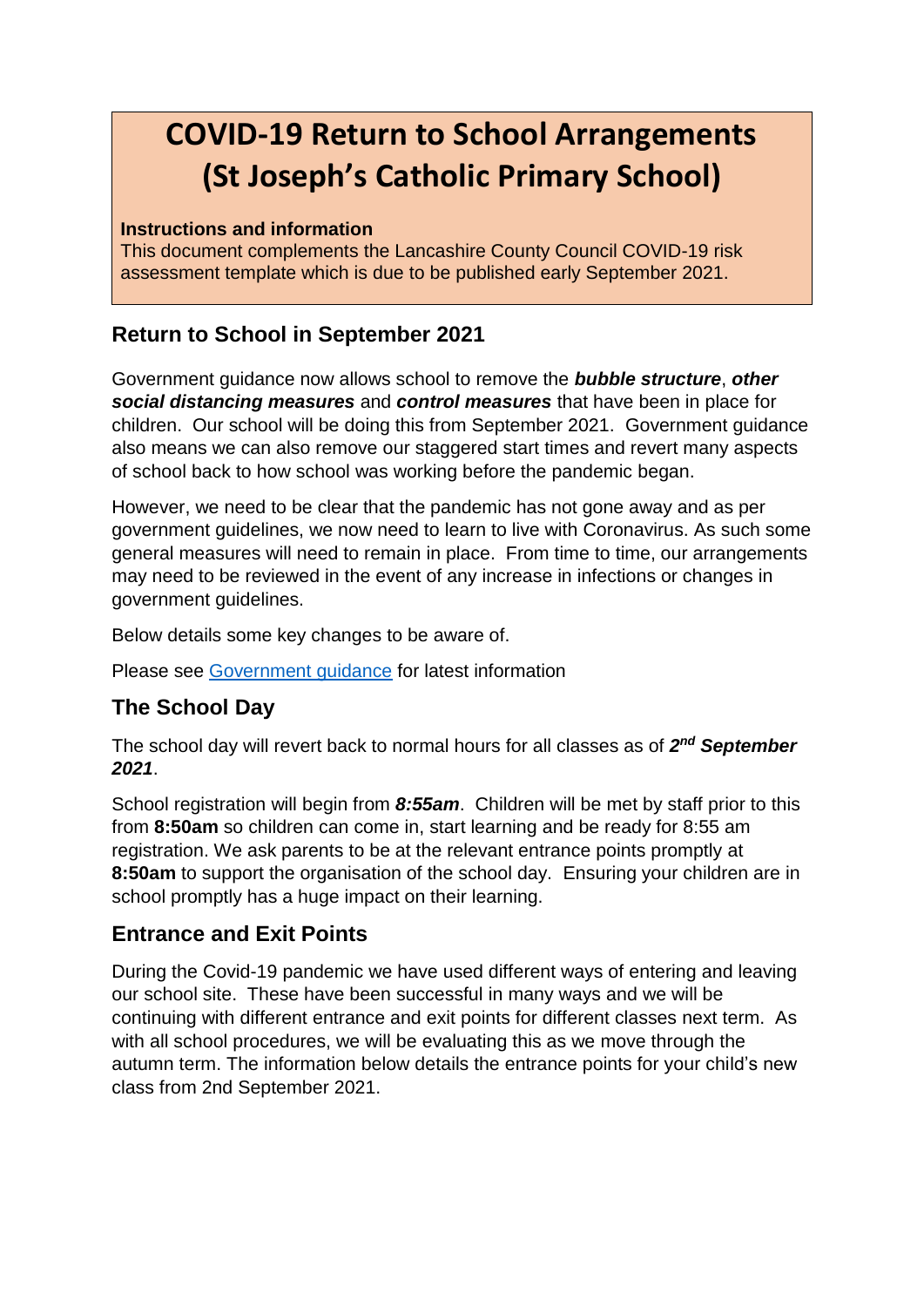**Reception entrance** – Through Reception class door.

Year 1 - Through Year 1 classroom door.

**Year 2** – Through infant cloakroom via EYFS playground

Year 3 and 4 - Junior entrance.

**Year 5 and 6** – Through Year 5 & 6 classroom doors

**Collecting children at the end of the day**. School finishes at 3:10pm. Parents should line up and wait at the relevant points to collect children in an organised and orderly way. Children will be handed over to the parents in an organised way and leave the school site promptly.

# **P.E**

Getting changed for P.E is a key part of children becoming independent. However, we have found that children have been more comfortable and confident in coming to school wearing their PE kits. It allows more time for lessons and creates less discomfort for the children about changing in front of others, particularly as they get older. Therefore, children may continue to come to school wearing their PE kit without the need to get changed.

### **Lunchtimes and Break Times**

Children will once again be eating together in the Hall and playing with other year groups. As a school we may make some internal decisions on how we structure lunchtimes for the benefit of the children to make break times and lunch times the best experience for them. We will continue to stagger breaktimes as this allows more space for each Key Stage to play.

#### **Worship and Assembly**

During the last 18<sup>th</sup> months whole school worship and any assemblies have been held in smaller groups. We know the importance of physically coming together as a whole school community and will once again be holding worship together in the hall.

### **School Events and Clubs**

School events have changed dramatically over the last 18 months with many meetings taking place virtually and many usual events being unable to take place in the normal way. As we move through the autumn term we will be keeping you fully informed of any school events and clubs we are able to hold. We intend to do our utmost to provide the wide range of rich and varied extra-curricular opportunities that we have always offered at St Joseph's.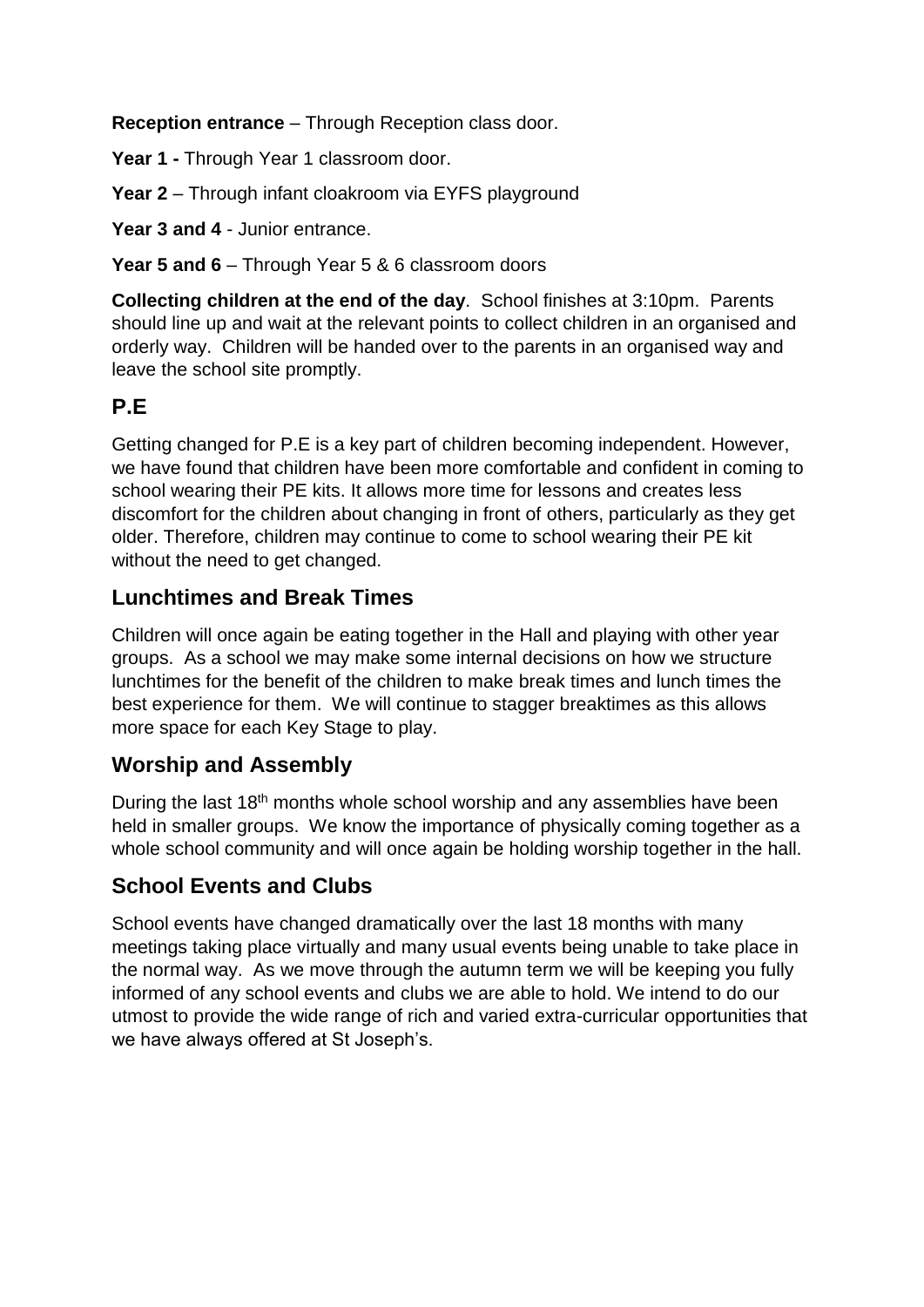#### **Key Control Measures**

During the last 18<sup>th</sup> months, school has functioned incredibly successfully and is now confident and experienced in working in the pandemic. As school reopens in September 2021 we will continue to have key control measures in place to prevent transmission of the virus which are in line with Government guidance.

| <b>Key Government Advice on control</b>                                                                                                                                                                                                                                          | Key school control measures                                                                                                                                                                                                                                               |
|----------------------------------------------------------------------------------------------------------------------------------------------------------------------------------------------------------------------------------------------------------------------------------|---------------------------------------------------------------------------------------------------------------------------------------------------------------------------------------------------------------------------------------------------------------------------|
| measure                                                                                                                                                                                                                                                                          |                                                                                                                                                                                                                                                                           |
| 1. Ensure good hygiene for everyone                                                                                                                                                                                                                                              |                                                                                                                                                                                                                                                                           |
| <b>Hand hygiene</b><br>Frequent and thorough hand cleaning<br>should now be regular practice. You should<br>continue to ensure that pupils clean their                                                                                                                           | All children to clean hands on entry to school and at<br>key points during the day including break times and<br>lunch times by washing with soap and water or using<br>hand sanitiser.                                                                                    |
| hands regularly. This can be done with<br>soap and water or hand sanitiser.                                                                                                                                                                                                      | School ensures adequate supplies of soap and hand<br>sanitiser are available.                                                                                                                                                                                             |
|                                                                                                                                                                                                                                                                                  | Hygiene rules to be discussed with children regularly<br>and posters displayed around school.                                                                                                                                                                             |
| <b>Respiratory Hygiene</b>                                                                                                                                                                                                                                                       | The 'catch it, bin it, kill it' approach is promoted in<br>school and discussed with children.                                                                                                                                                                            |
| The 'catch it, bin it, kill it' approach<br>continues to be very important.                                                                                                                                                                                                      | Tissues are available and all children are briefed on<br>procedures for blowing noses and disposal of waste.<br>Lidded bins are provided in each area for waste<br>disposal.                                                                                              |
|                                                                                                                                                                                                                                                                                  | Children are briefed on the importance of behaviour<br>and school rules are revisited with all classes.<br>School<br>rules have been refreshed to reflect COVID – 19 and<br>are discussed with all children daily and are evident<br>around school. See behaviour policy. |
| Use of personal protective equipment                                                                                                                                                                                                                                             |                                                                                                                                                                                                                                                                           |
| (PPE)<br>Most staff in schools will not require PPE<br>beyond what they would normally need for<br>their work. The guidance on the use of<br>PPE in education, childcare and children's<br>social care settings provides more<br>information on the use of PPE for COVID-<br>19. | All staff in school have access to PPE as required and<br>will use in line with government guidance.                                                                                                                                                                      |
|                                                                                                                                                                                                                                                                                  | 2. Maintain appropriate cleaning regimes, using standard products such as detergents                                                                                                                                                                                      |
| You should put in place and maintain an<br>appropriate cleaning schedule. This should<br>include regular cleaning of areas and<br>equipment (for example, twice per day),                                                                                                        | Each classroom has its own cleaning materials. All<br>surfaces are cleaned at the start of each day, during<br>the day, after each lesson and at the end of each day.                                                                                                     |